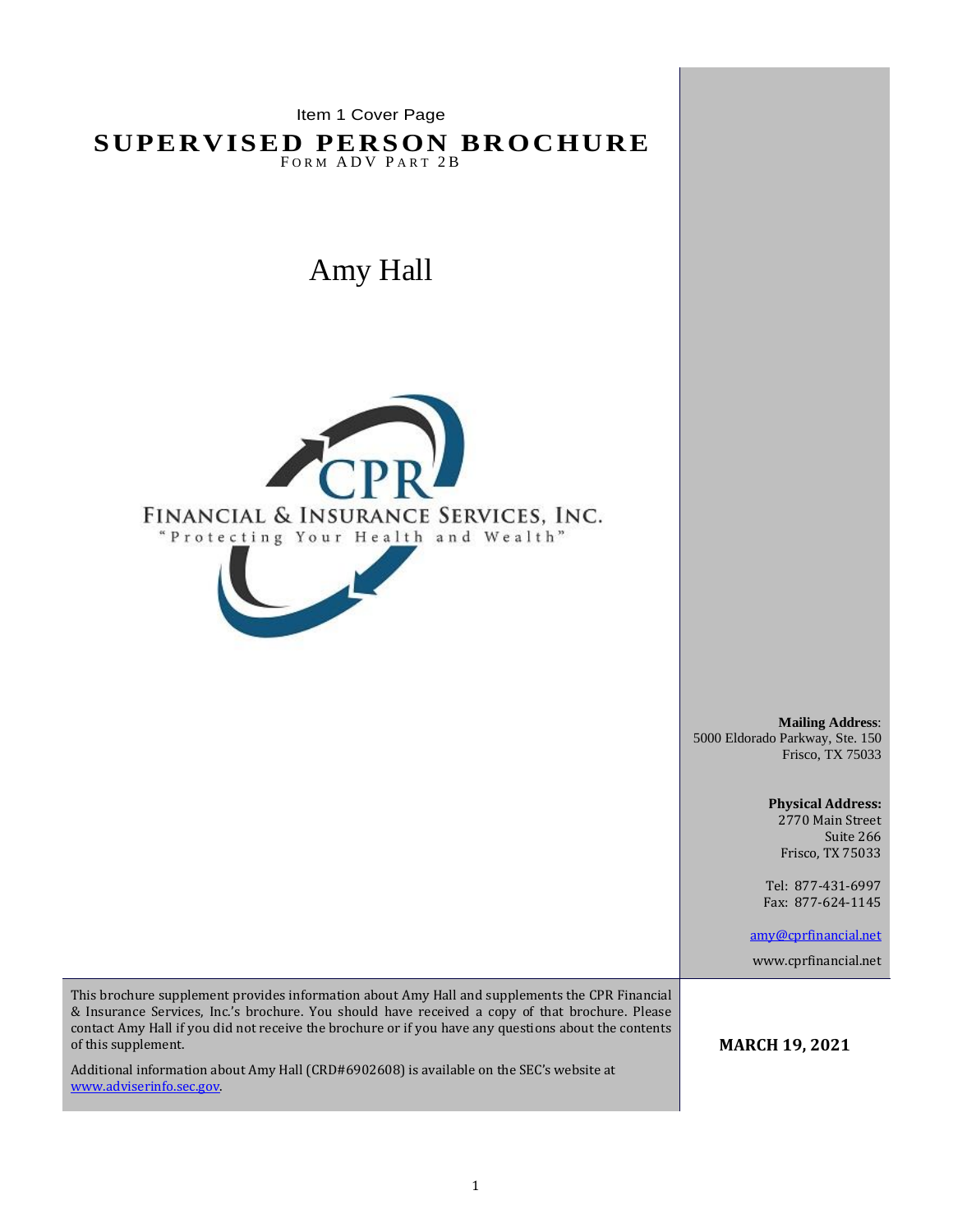## **Brochure Supplement (Part 2B of Form ADV) Additional Investment Advisor Representative - Amy Hall**

• Year of birth: 1975

# **Item 2 Educational Background and Business Experience**

Business Experience:

- Investment Advisor Representative; CPR Financial & Insurance Services, Inc.; (01/2018 – Present)
- Accounting Manager; iConnectGreen; (08/2015 Present)
- Independent Insurance Agent; (06/2017 Present)
- Accountant; Merki & Associates; (08/2014 05/2015)
- Unemployed;  $(01/2014 07/2014)$
- HR & Payroll; Zeppelin Systems USA;  $(09/2007 12/2013)$

Educational Background:

• University of South Florida; BS – Business Administration, Accounting; 2000

## **Item 3 Disciplinary Information**

None to report.

#### **Item 4 Other Business Activities**

Amy Hall has other business activities as an insurance agent, accountant, and tax preparer. Approximately 25% of her time is spent in these activities. From time to time she offers clients products and/or services from these activities.

This represents a conflict of interest because it gives Amy Hall an incentive to recommend products and/or services based on the commission and/or fee amount received. This conflict is mitigated by disclosures, procedures, and the firm's Fiduciary obligation to place the best interest of the client first and the clients are not required to purchase any products or services. Clients have the right to purchase these products through another insurance agent or tax preparer of their choosing.

#### **Item 5 Additional Compensation**

Amy Hall receives additional compensation from as an insurance agent, accountant, and tax preparer but does not receive any performance based fees.

Ms. Hall may receive certain benefits from Gradient Investments, LLC (and/or its affiliated companies) based on achieving certain production thresholds. These thresholds are not based on the sale of any specific product or specific product type. These incentives include marketing assistance, access to technology, office support, and business trainings and trips. While some of these benefit the client, such as technology and training, some do not. This creates a conflict of interest because it gives an incentive to the representative to meet this threshold. This conflict is mitigated by disclosures, procedures and the firm's fiduciary obligation to place the best interest of the Client first. Clients are not required to use Gradient Investments, LLC or any of its affiliated companies.

## **Item 6 Supervision**

Amy Hall is supervised by Charles P. Rosen, Owner/Chief Compliance Officer of CPR Financial & Insurance Services, Inc. Mr. Rosen reviews Amy Hall's work through client account reviews, quarterly personal transaction reports as well as face-to-face and phone interactions. Charles P. Rosen can be contacted by phone at 877-431-6997 or by email at chuck@cprfinancial.net.